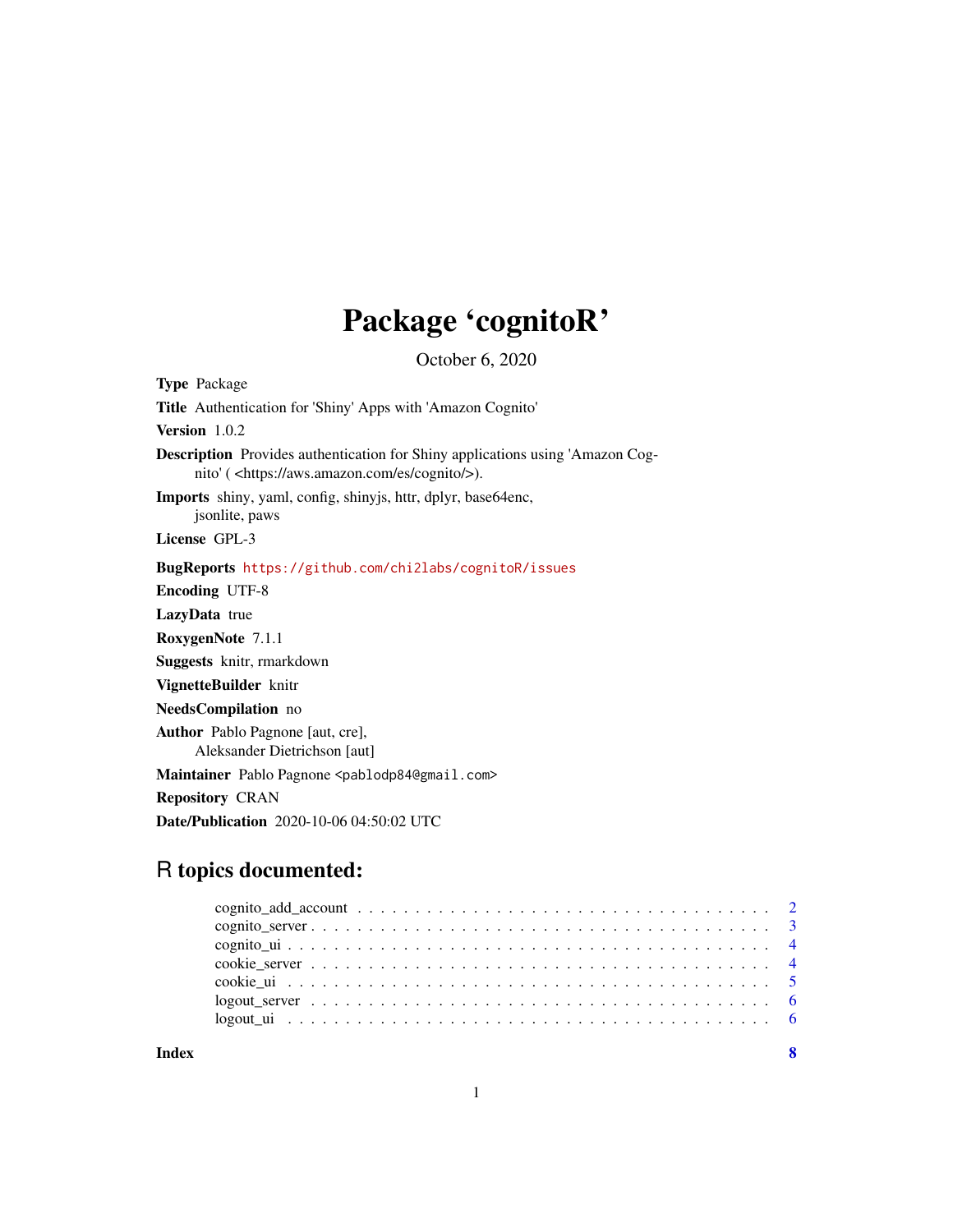<span id="page-1-0"></span>cognito\_add\_account *Allow create an user in Cognito Pool*

# Description

This method is working with amazing package "paws" , so you need to have the required AWS secret and access key (see example).

# Usage

```
cognito_add_account(
  cognito_config,
 Username,
 UserAttributes,
 DesiredDeliveryMediums,
  ...
)
```
# Arguments

| - Username to use in Cognito - This can be a username, email, phone depending<br>Username                       |  |  |  |  |  |
|-----------------------------------------------------------------------------------------------------------------|--|--|--|--|--|
| configuration in Amazon Pool.                                                                                   |  |  |  |  |  |
| UserAttributes - User attributes: This can be multiples attributes, depends of configuration in<br>Amazon Pool. |  |  |  |  |  |
| DesiredDeliveryMediums                                                                                          |  |  |  |  |  |
| - Medium to delivert email when user is created, can be EMAIL or SMS                                            |  |  |  |  |  |
| extra params to pass to method paws::admin_create_user<br>$\cdots$                                              |  |  |  |  |  |

# Details

Also needs to have the config for cognitoR. Specially the pool Id (group\_id in config), where the new user is created.

# Value

boolean

# Examples

```
## Not run:
Sys.setenv(
AWS_ACCESS_KEY_ID = '',
AWS_SECRET_ACCESS_KEY = '',
AWS_REGION = ''
\mathcal{L}cognito_add_account("account@mail.com",
```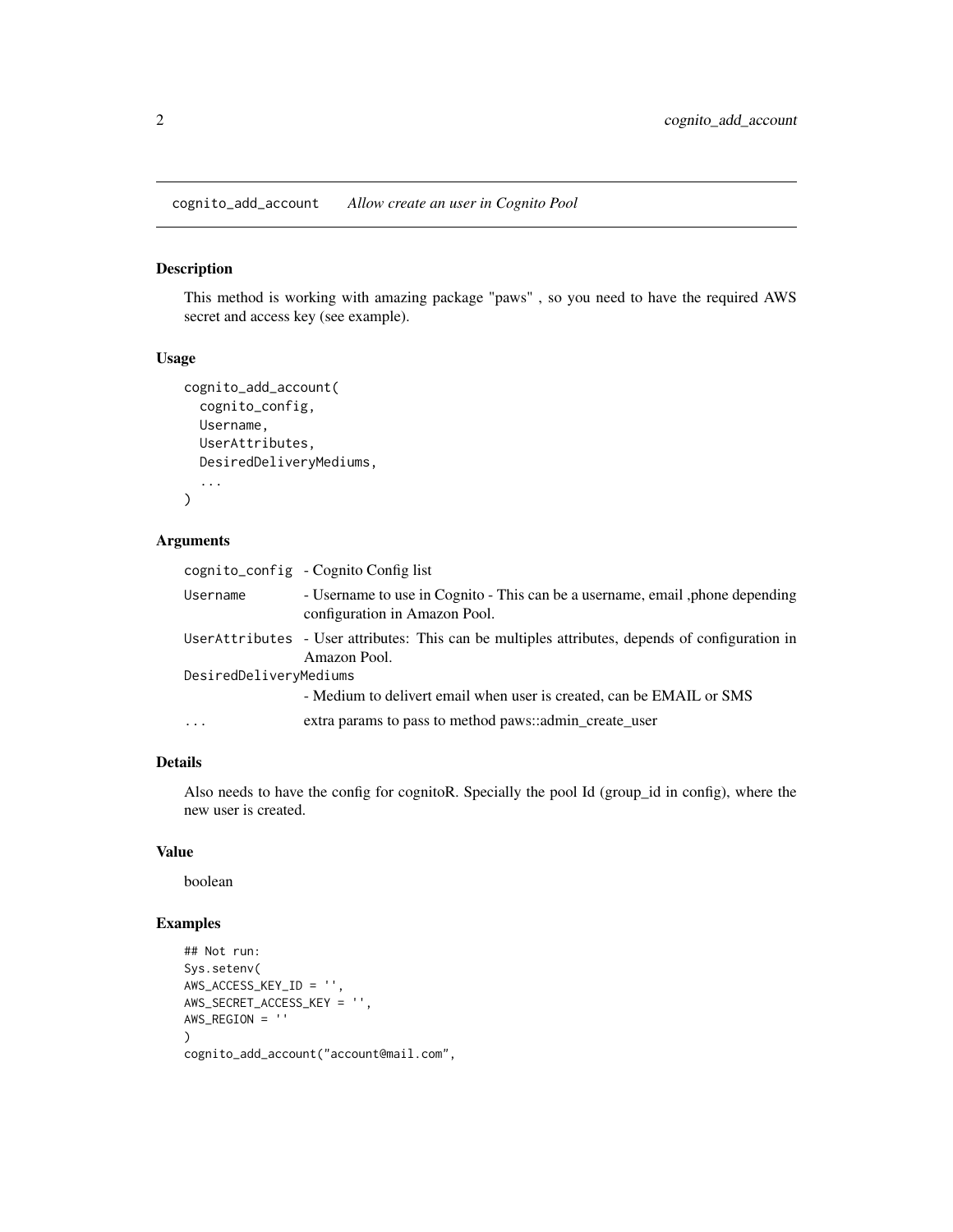# <span id="page-2-0"></span>cognito\_server 3

```
UserAttributes = list(list(Name = "email", Value = "account@mail.com"),
                 list(Name = "phone_number", Value = "+12123212312321")
                   ),
  DesiredDeliveryMediums = "EMAIL"
  )
```
## End(Not run)

cognito\_server *Cognito Shiny Module Server*

# Description

A shiny server function to implement Cognito Authentication in your shiny app.

## Usage

```
cognito_server(
  input,
 output,
  session,
 with_cookie = FALSE,
 cookiename = "cognitor",
  cookie_expire = 7
)
```
# Arguments

| input         | - Shiny input                                           |
|---------------|---------------------------------------------------------|
| output        | - Shiny Output                                          |
| session       | - Shiny Session                                         |
| with_cookie   | - Create a own cookie when is authenticated in Cognito. |
| cookiename    | - name for cookie                                       |
| cookie_expire | - Expiration time for cookie                            |

#### Value

reactiveValues (isLogged and userdata) and a callback function to do logout in Cognito.

# Author(s)

Pablo Pagnone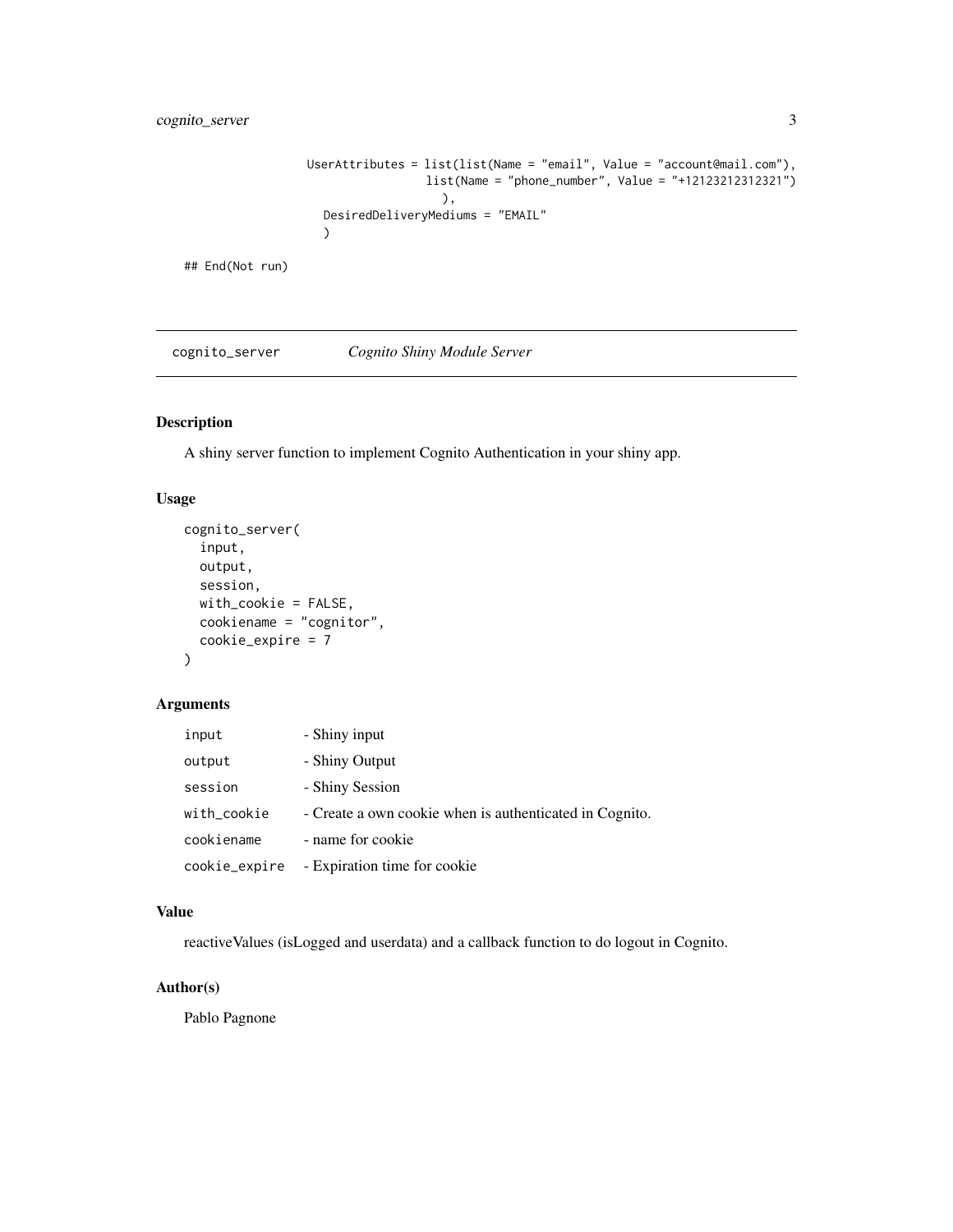<span id="page-3-0"></span>

# Description

A Shiny UI function to be used to implement Amazon Cognito in your shiny app. This UI loads the required JS.

# Usage

cognito\_ui(id)

# Arguments

id character - Namespace ID

# Value

A Shiny UI

# Author(s)

Pablo Pagnone

#### Examples

cognito\_ui("demo")

cookie\_server *Cookie Shiny Module Server*

# Description

This server module returns a list with methods to interact with cookie created via JS. You have:

#### Usage

```
cookie_server(input, output, session, cookie_name = "user", cookie_expire = 7)
```
# Arguments

| input         | shiny input                          |
|---------------|--------------------------------------|
| output        | shiny output                         |
| session       | shiny session                        |
| cookie_name   | character - Name of cookie to create |
| cookie_expire | numeric - Expiration time of cookie  |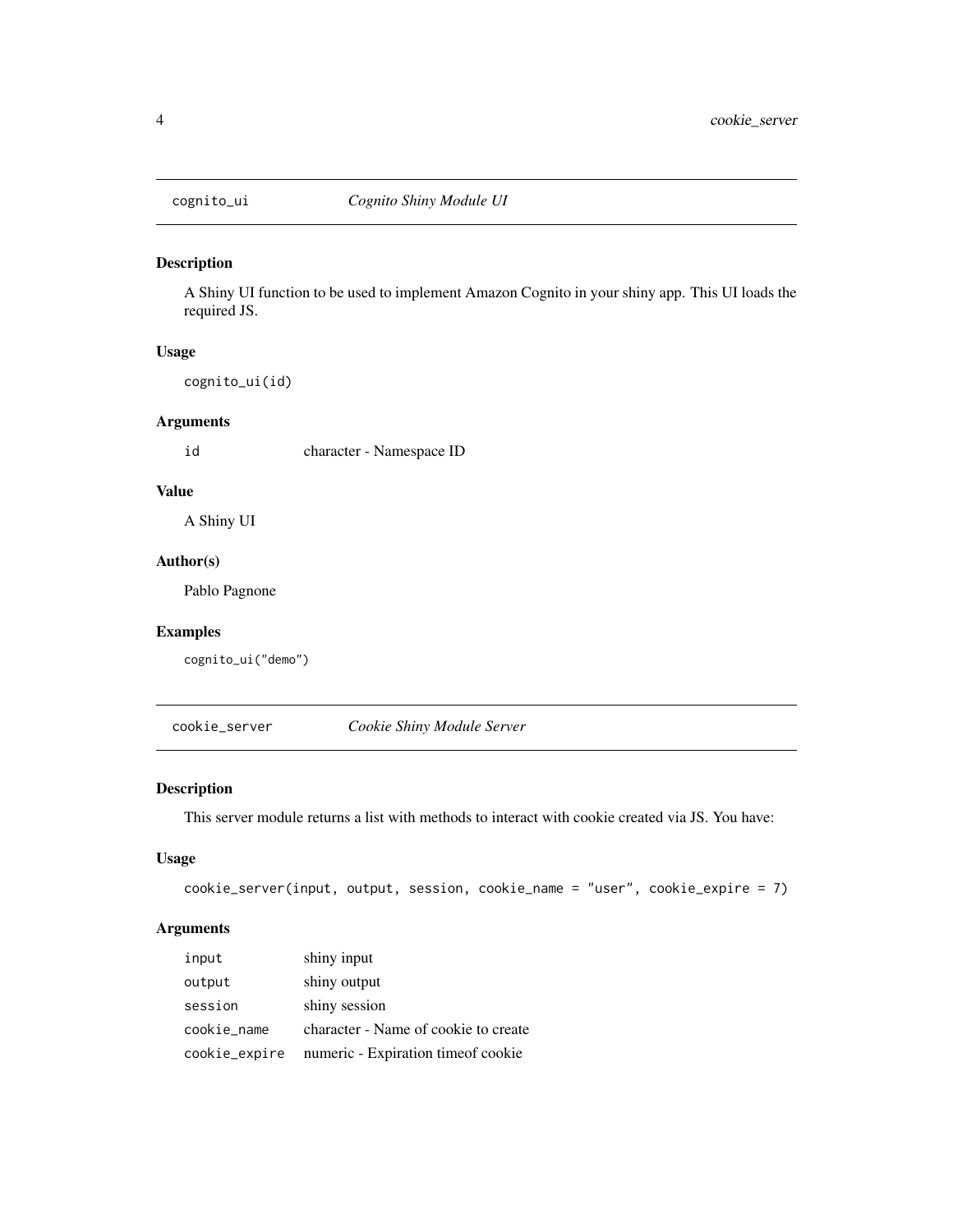#### <span id="page-4-0"></span>cookie\_ui 5

# Details

- getCookie Reactive function, returns the content of cookie if exist. Else return FALSE.
- setCookie Sets the content for a cookie. (Required param: list())
- rmCookie Removes a cookie

# Value

list of reactive element and function to manage cookies

# Author(s)

Pablo Pagnone

# Examples

```
cookie_server(NULL,NULL,NULL)
```
cookie\_ui *Cookie Shiny Module UI*

# Description

This UI module load the required js methods to create/remove/get cookie in browser.

# Usage

cookie\_ui(id)

# Arguments

id character

# Value

a Shiny UI

# Examples

cookie\_ui("cookie")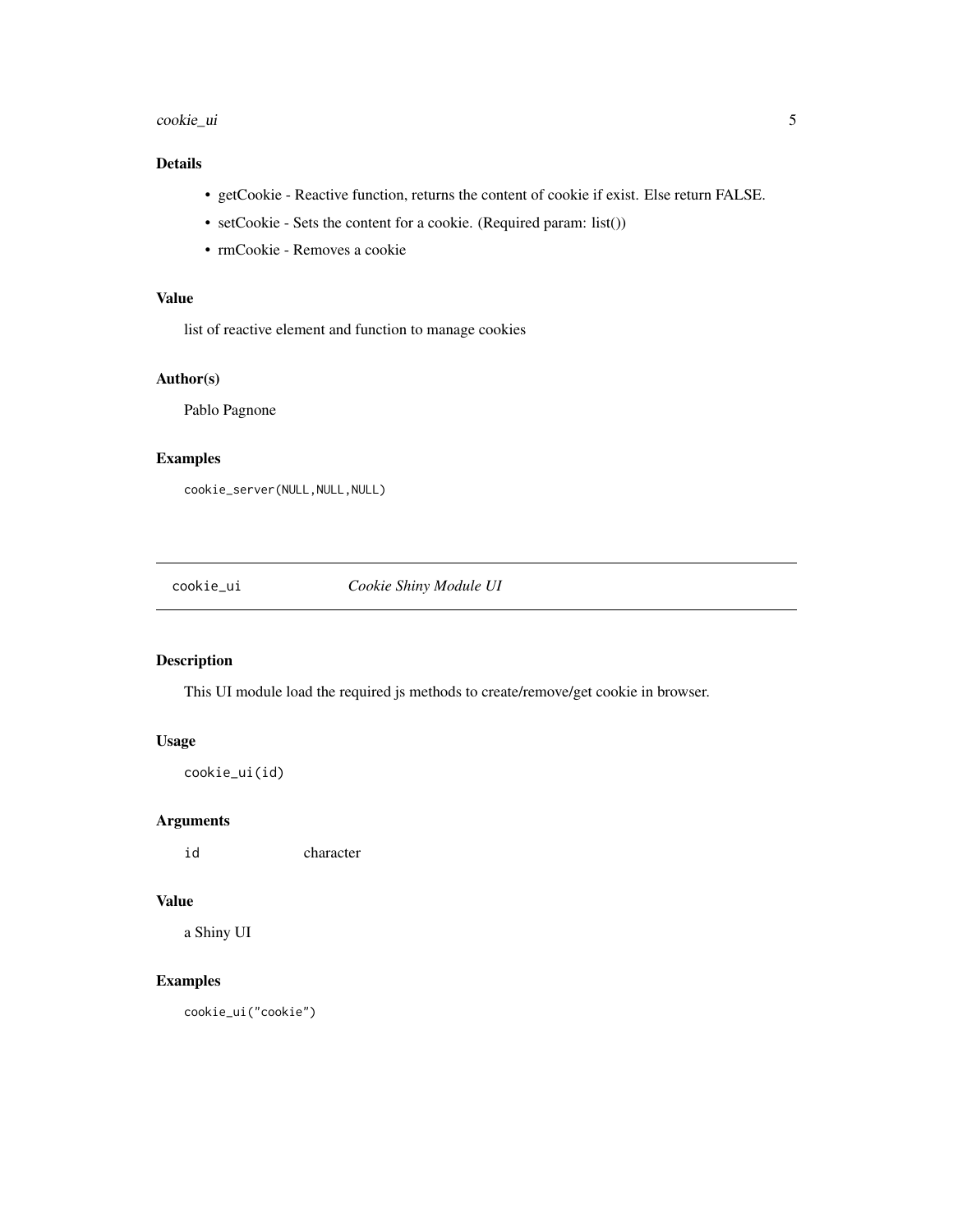<span id="page-5-0"></span>

# Description

Receive a reactive element (isLogged), when is TRUE the logout button and information about is shown.

# Usage

```
logout_server(
  input,
  output,
  session,
  isLogged = reactive(FALSE),
  textlogged = "You are logged in"
)
```
## Arguments

| input      | Shiny input   |
|------------|---------------|
| output     | Shiny output  |
| session    | Shiny session |
| isLogged   | reactive      |
| textlogged | character     |

# Value

reactive (the logout button)

# Examples

logout\_server(NULL, NULL, NULL)

| logout_ui | Logout Shiny Module UI |  |
|-----------|------------------------|--|
|-----------|------------------------|--|

# Description

Return a UI with a logout button and information about user logged. By default is hidden and is show with reactive element from logoutServer

# Usage

logout\_ui(id, textbutton = "Log out", classbutton = "btn-logout btn-danger")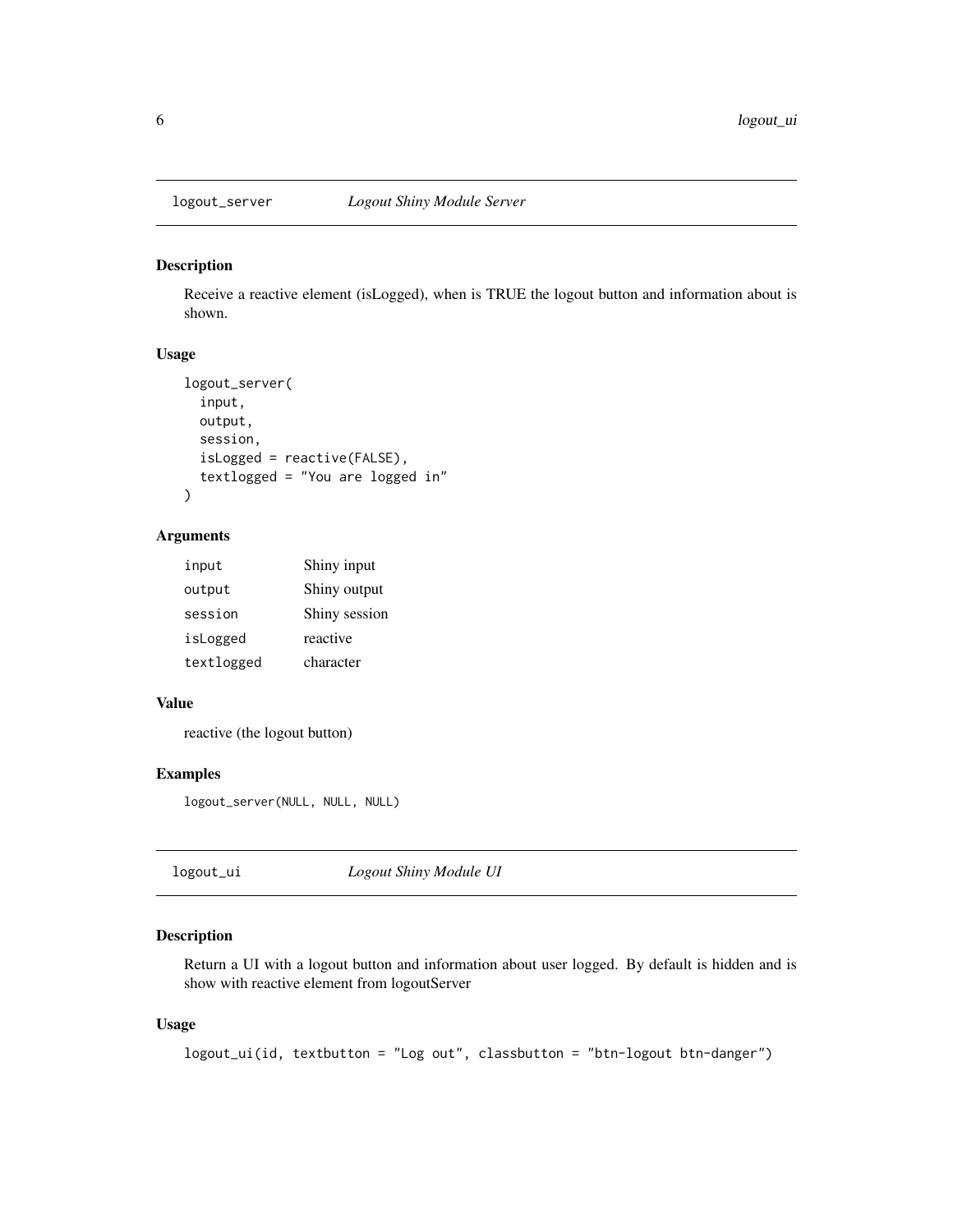# logout\_ui

# Arguments

| id          | character |
|-------------|-----------|
| textbutton  | character |
| classbutton | character |

# Value

Shiny UI

# Examples

logout\_ui("test")